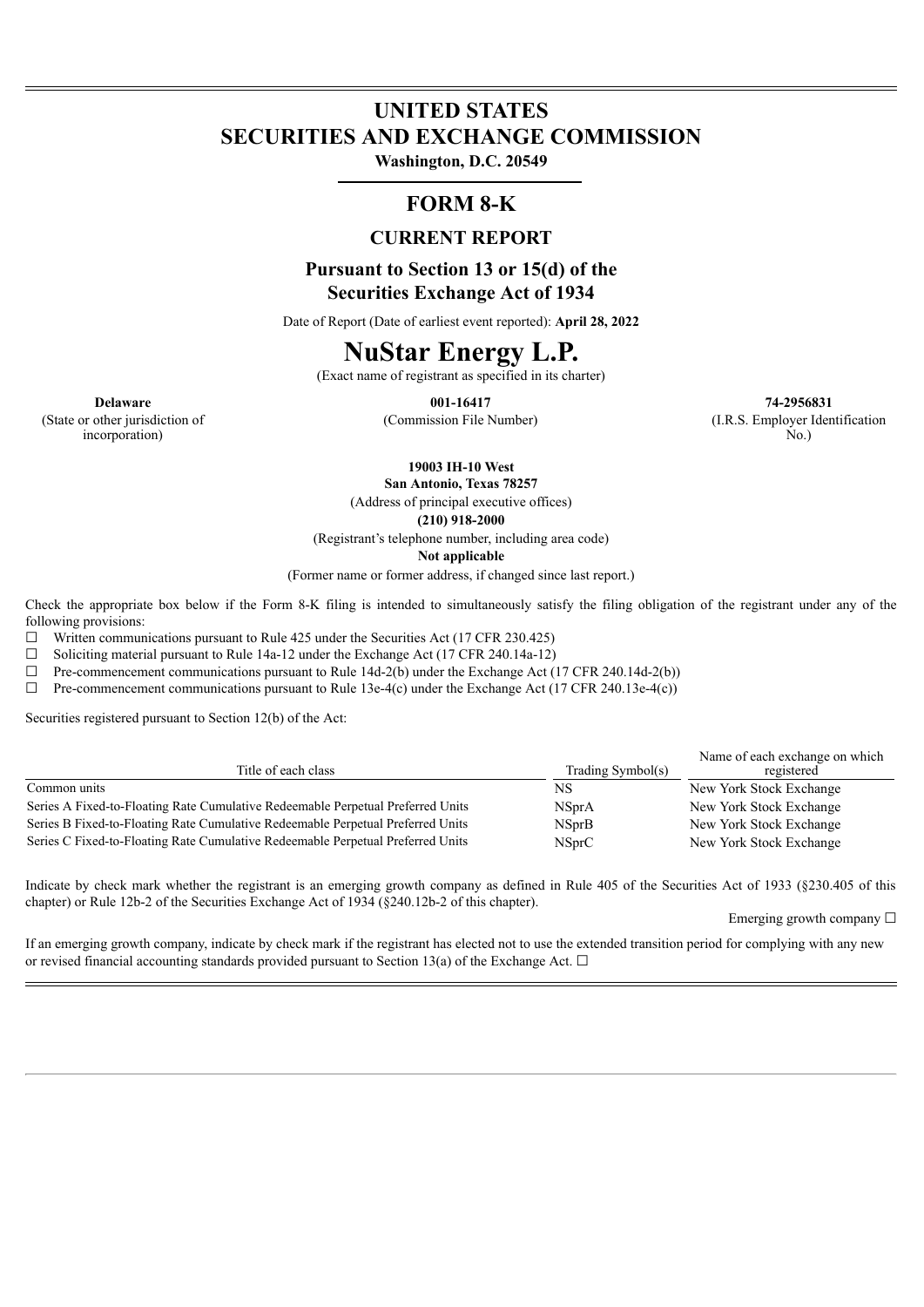#### **Item 5.07 Submission of Matters to a Vote of Security Holders.**

NuStar Energy L.P. (the "Partnership") held its 2022 Annual Meeting on April 28, 2022, with all members of the Board of Directors of the general partner of the Partnership's general partner in attendance. As of the record date for the 2022 Annual Meeting, there were 110,288,654 common units and 23,246,650 Series D preferred units outstanding and entitled to vote together as a single class at the 2022 Annual Meeting (the "Voting Units"). A total of 111,852,720 of the Voting Units were present or represented by proxy at the 2022 Annual Meeting, representing approximately 84% of all votes entitled to be cast at the 2022 Annual Meeting. The matters submitted for a vote and the related results are as follows:

**• Proposal No. 1** - Election of three Group I directors to serve until the 2025 annual meeting of unitholders or until their successors are elected and have been qualified. The results were as follows:

| <b>Class I Nominees</b> | Votes For  | <b>Votes Withheld</b> | <b>Broker Non-Votes</b> |
|-------------------------|------------|-----------------------|-------------------------|
| J. Dan Bates            | 83.505.283 | 1,107,552             | 27,239,885              |
| Ed A. Grier             | 83.806.287 | 806.548               | 27,239,885              |
| Dan J. Hill             | 83,455,593 | 1,157,242             | 27,239,885              |

**• Proposal No. 2** - Ratification of the appointment of KPMG LLP as the Partnership's independent registered public accounting firm for 2022. The results were as follows:

| <b>Votes For</b> | <b>Votes Against</b> | Abstentions | <b>Broker Non-Votes</b> |
|------------------|----------------------|-------------|-------------------------|
| 110,702,421      | 415.318              | 734,981     |                         |

**• Proposal No. 3** - Approval of an advisory resolution on executive compensation. The results were as follows:

| <b>Votes For</b> | Votes Against | Abstentions | <b>Broker Non-Votes</b> |
|------------------|---------------|-------------|-------------------------|
| 76,462,220       | 506,251       | 644,364     | 27,239,885              |

Consistent with the foregoing votes: (1) each of J. Dan Bates, Ed A. Grier and Dan J. Hill has been elected as a Group I director to serve on the Board of Directors until the 2025 annual meeting of unitholders or until his successor is elected and has been qualified; (2) the appointment of KPMG LLP to serve as the Partnership's independent registered public accounting firm for 2022 has been ratified; and (3) the advisory resolution approving the Partnership's executive compensation has been approved.

#### **Item 9.01 Financial Statements and Exhibits.**

(d) **Exhibits.**

**Exhibit Number EXHIBIT**

Exhibit 104 Cover Page Interactive Data File – the cover page XBRL tags are embedded within the Inline XBRL document